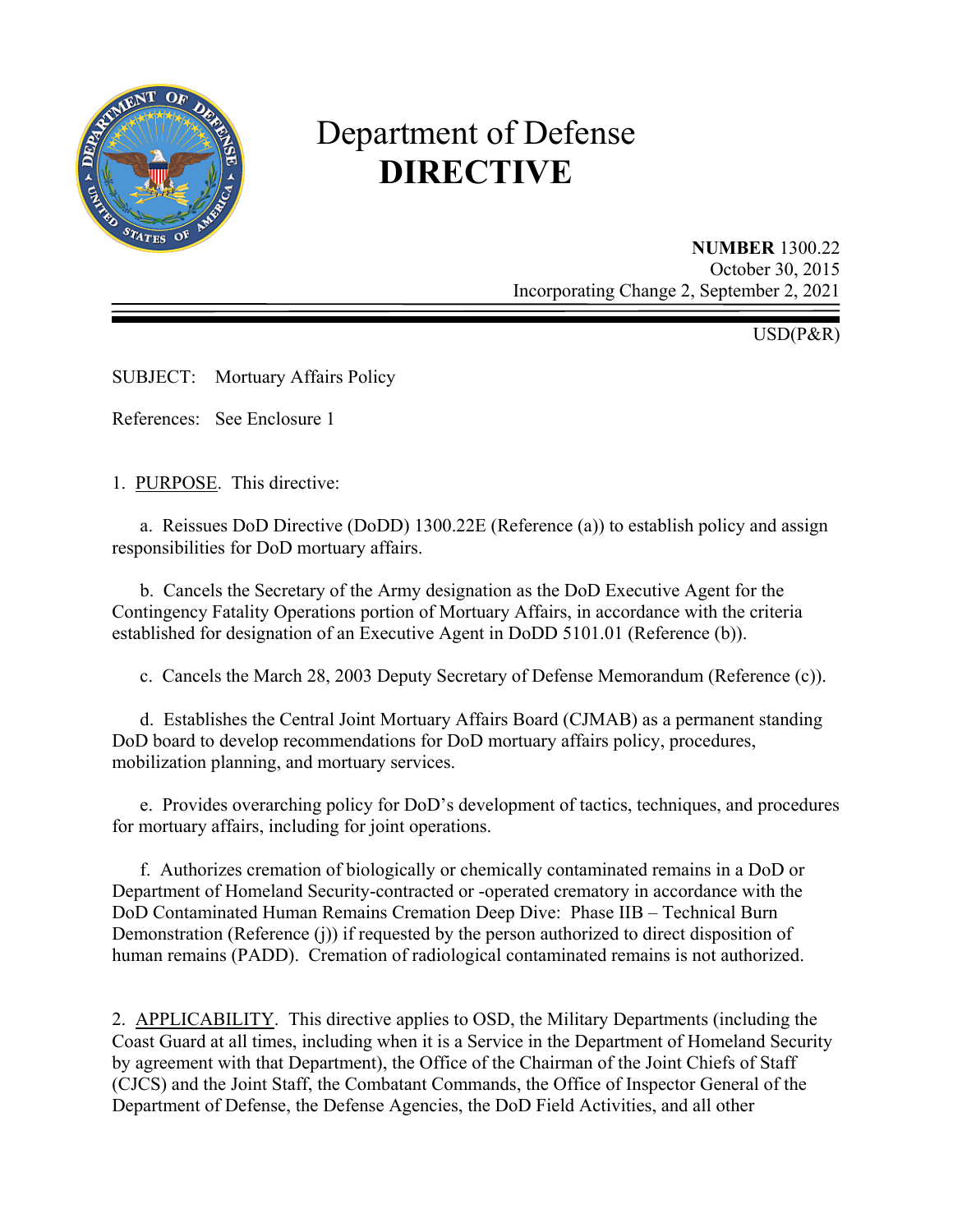organizational entities within the DoD (referred to collectively in this directive as the "DoD Components").

3. POLICY. It is DoD policy that:

 a. The remains of deceased DoD-affiliated or -covered persons, consistent with applicable laws and regulations, who die in military operations, training accidents, or other DoD-related fatality incidents will be recovered, identified, and returned to their families as expeditiously as possible while maintaining the dignity, respect, and care of the deceased to the extent possible and protecting the safety of the living.

 b. Mortuary services will be provided on a non-reimbursable or reimbursable basis for eligible personnel pursuant to sections 1481 to 1488 and 1490 of Title 10, United States Code (U.S.C.) (Reference (d)) and section 5742 of Title 5, U.S.C. (Reference (e)).

 c. The transportation of deceased Service members and other DoD-affiliated personnel is recognized as a very sensitive matter and the movement of the deceased's remains will be handled with the reverence, care, priority, and dignity befitting them and the circumstances.

 d. The remains of deceased Service members will be continuously escorted by a Service member of appropriate grade, as determined by the Military Service concerned, or by a special escort if one is approved by the Military Service concerned, from the preparing mortuary to the funeral home or other location requested by the PADD.

 e. The preservation of remains will be given the highest priority. Every effort will be made to preserve the condition of remains, including those recovered from past conflicts and other designated conflicts.

 f. If remains are contaminated with biological, chemical, or radioactive agents, all efforts will be made to mitigate the contaminant and return the remains through routine mortuary channels. However, for remains that cannot be decontaminated to a safe transportation level, protecting the health of Service members and the public must take precedence over the rapid repatriation of remains.

 (1) Temporary interment or temporary storage of those contaminated remains that pose a threat to public health is the recommended method of disposition until safe handling procedures and materiels can be identified. Temporary interment should be considered only after exploring all other courses of action. Authority for temporary interment in a theater outside of the United States resides with the Combatant Commanders with geographic areas of responsibility (GCCs).

 (2) DoD directing the cremation of remains is not authorized. The PADD retains the right to select cremation or burial at sea as a disposition option when these are viable options.

 g. Disposition instructions for a deceased Service member, obtained from the PADD during mortuary affairs processing at a land-based facility, may include burial at sea.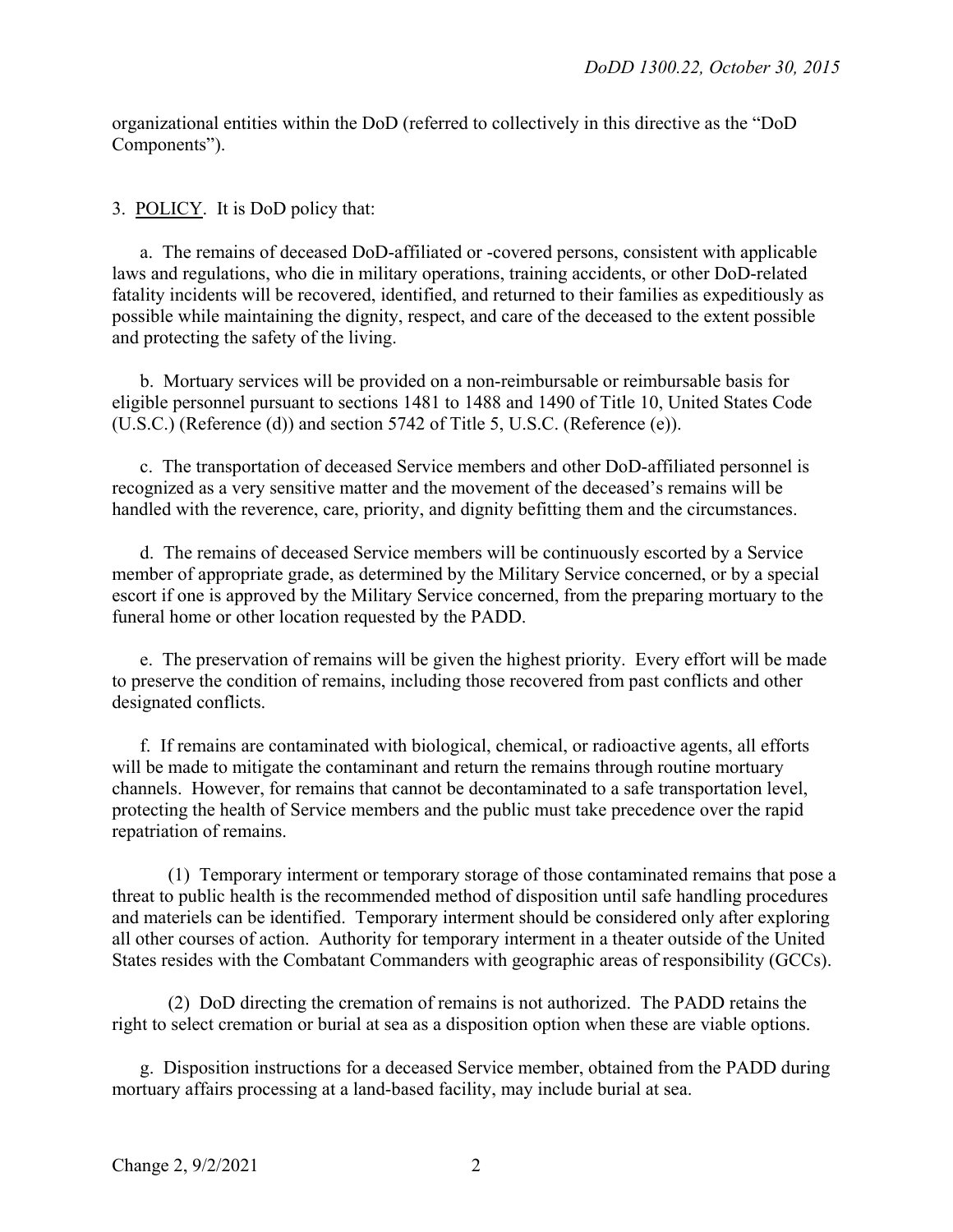(1) A ship's captain may authorize burial at sea without the knowledge or consent of the deceased's family only when remains pose a health hazard due to lack of preservation capability and when transfer to shore is operationally impossible or inadvisable.

 (2) Burial at sea should be conducted only after consultation with the Armed Forces Medical Examiner (AFME) and the military criminal investigative organization that has investigative jurisdiction, as appropriate, in accordance with section 1471 of Reference (d) and DoD Instruction (DoDI) 5505.10 (Reference (f)) unless under the rare circumstance when mission security must absolutely prohibit communications of all types or communications ability is nonexistent.

 h. Mortuary affairs support and transportation will be provided on a reimbursable basis for the recovery, identification, and disposition of remains and personal effects of contractor personnel authorized to accompany the force (CAAF). DoDI 3020.41 (Reference (g)) provides conditions when contractor personnel may accompany U.S. military personnel in austere, uncertain, or hostile environments.

 i. The disposition of non-CAAF contractors (local nationals and third-country nationals) may be provided on a reimbursable basis for the recovering, identification, and disposition of remains and personal effects at the request of the Department of State (DOS) and in accordance with Reference (g), host nation agreements, and applicable contract provisions.

 j. Mortuary affairs support and transportation may be provided on a reimbursable basis for the recovery, identification, and disposition of remains and personal effects of U.S. citizens and employees of other government agencies who die outside of the United States, upon the specific request of the DOS or other government agency and in accordance with section 1486 of Reference (d), section 5741 of Reference (e), and section 1535 of Title 31, U.S.C. (Reference (h)).

 k. Mortuary affairs support and transportation may be provided for civilian remains in the United States through Defense Support of Civil Authorities assistance, when such assistance is approved and directed in accordance with DoDD 3025.18 (Reference (i)).

 l. The remains of combatant or non-combatant host nation or third country nationals will be given the same level of dignity and respect afforded U.S. personnel.

 (1) Coordination for hand-over to the host nation will reside with the GCC, in conjunction with the DOS and other Federal agencies, through host nation embassies, the International Committee of the Red Cross, or the International Federation of Red Cross and Red Crescent Societies as appropriate.

 (2) All efforts will be made to return host nation or third country national remains when feasible.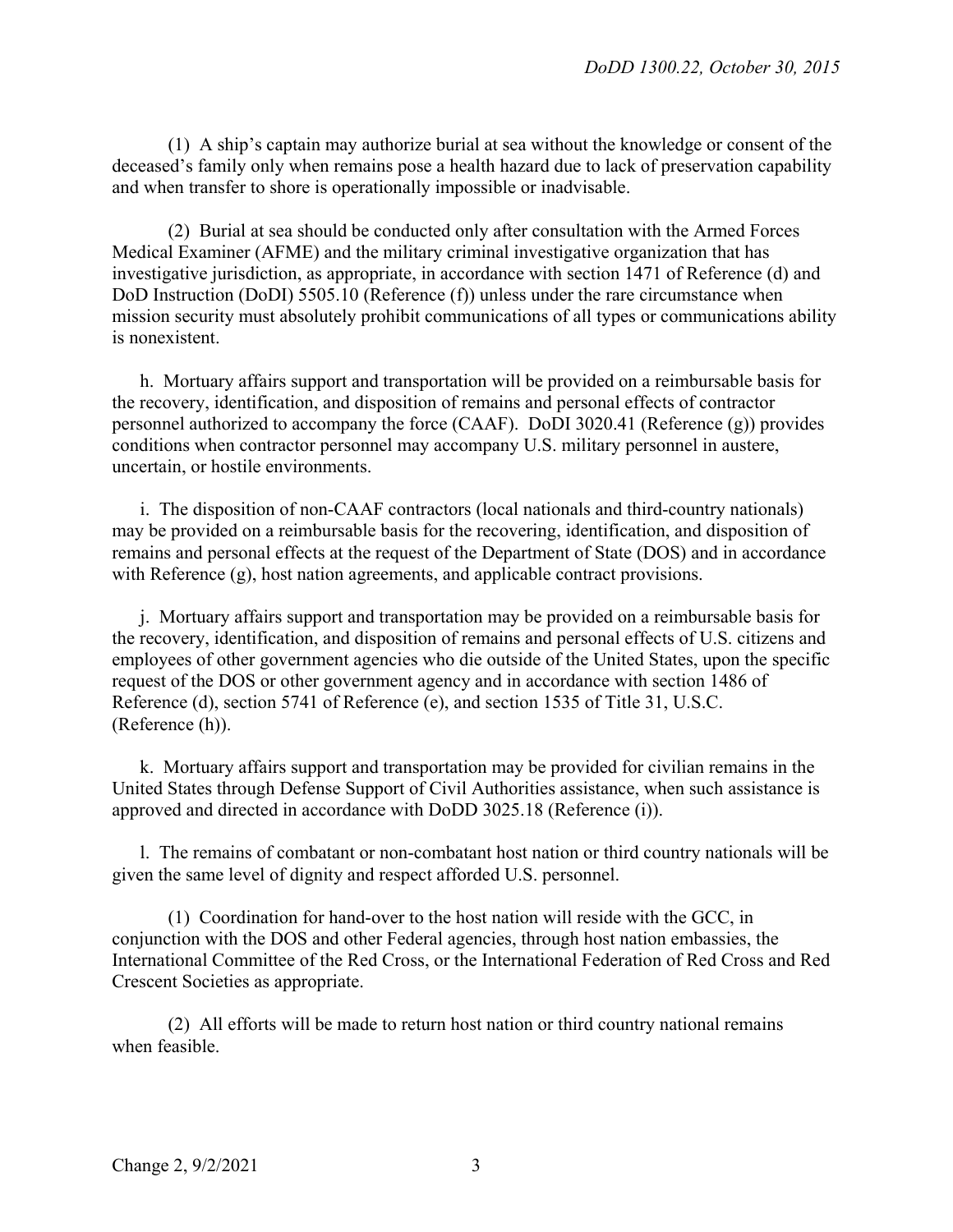4. RESPONSIBILITIES. See Enclosure 2.

5. RELEASABILITY. **Cleared for public release***.* This directive is available on the Directives Division Website at https://www.esd.whs.mil/DD/.

6. SUMMARY OF CHANGE 2. The changes to this issuance are a result of Reference (j). Responsibilities of the Secretaries of the Military Departments and the Commandant of the U.S. Coast Guard have been amended to authorize cremation of biologically or chemically contaminated remains in a DoD or Department of Homeland Defense-contracted or -operated crematory in accordance with Reference (j) if the PADD so requests. Administrative changes have also been made to update organizational titles and references.

7. EFFECTIVE DATE. This directive is effective October 30, 2015.

Robert O. Work Deputy Secretary of Defense

Enclosures

1. References 2. Responsibilities Glossary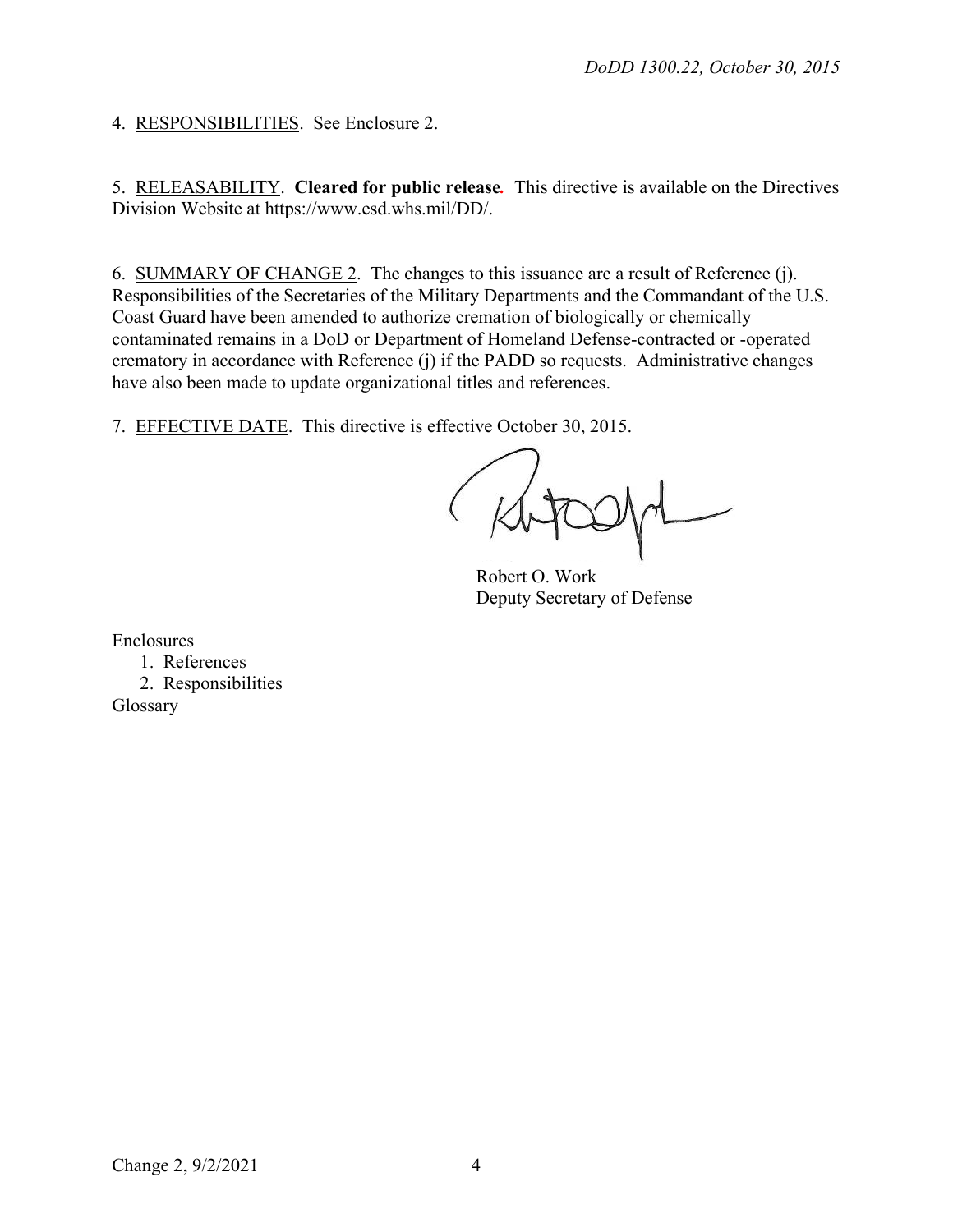## ENCLOSURE 1

## REFERENCES

- (a) DoD Directive 1300.22E, "Mortuary Affairs Policy," May 25, 2011 (hereby cancelled)
- (b) DoD Directive 5101.01, "DoD Executive Agent," September 3, 2002, as amended
- (c) Deputy Secretary of Defense Memorandum, "Policy on Contaminated Human Remains," March 28, 2003 (hereby cancelled)
- (d) Title 10, United States Code
- (e) Title 5, United States Code
- (f) DoD Instruction 5505.10, "Criminal Investigations of Noncombat Deaths," August 15, 2013, as amended
- (g) DoD Instruction 3020.41, "Operational Contract Support (OCS)," December 20, 2011, as amended
- (h) Section 1535 of Title 31, United States Code
- (i) DoD Directive 3025.18, "Defense Support of Civil Authorities (DSCA)," December 29, 2010, as amended
- (j) U.S. Army Combat Capabilities Development Command Chemical Biological Center, "DoD Contaminated Human Remains Cremation Deep Dive: Phase IIB – Technical Burn Demonstration," August 20[1](#page-4-0)9<sup>1</sup>
- (k) DoD Directive 5136.01, "Assistant Secretary of Defense for Health Affairs (ASD(HA))," September 30, 2013, as amended
- (l) Title 50, United States Code
- (m) DoD Directive 5160.05E, "Roles and Responsibilities Associated with the Chemical and Biological Defense Program (CBDP)," September 8, 2017, as amended
- (n) DoD Instruction 5158.06, "Joint Deployment and Distribution Enterprise (JDDE)," April 7, 2020
- (o) Title 37, United States Code
- (p) DoD Instruction 1344.08, "Interment Allowance for Deceased Military Personnel," March 11, 2009, as amended
- (q) DoD Instruction 1300.18, "Department of Defense (DoD) Personnel Casualty Matters, Policies, and Procedures," January 8, 2008, as amended

 $\overline{a}$ 

<span id="page-4-0"></span><sup>&</sup>lt;sup>1</sup> Available through the Office of the Deputy Assistant Secretary of Defense for Military Community and Family Policy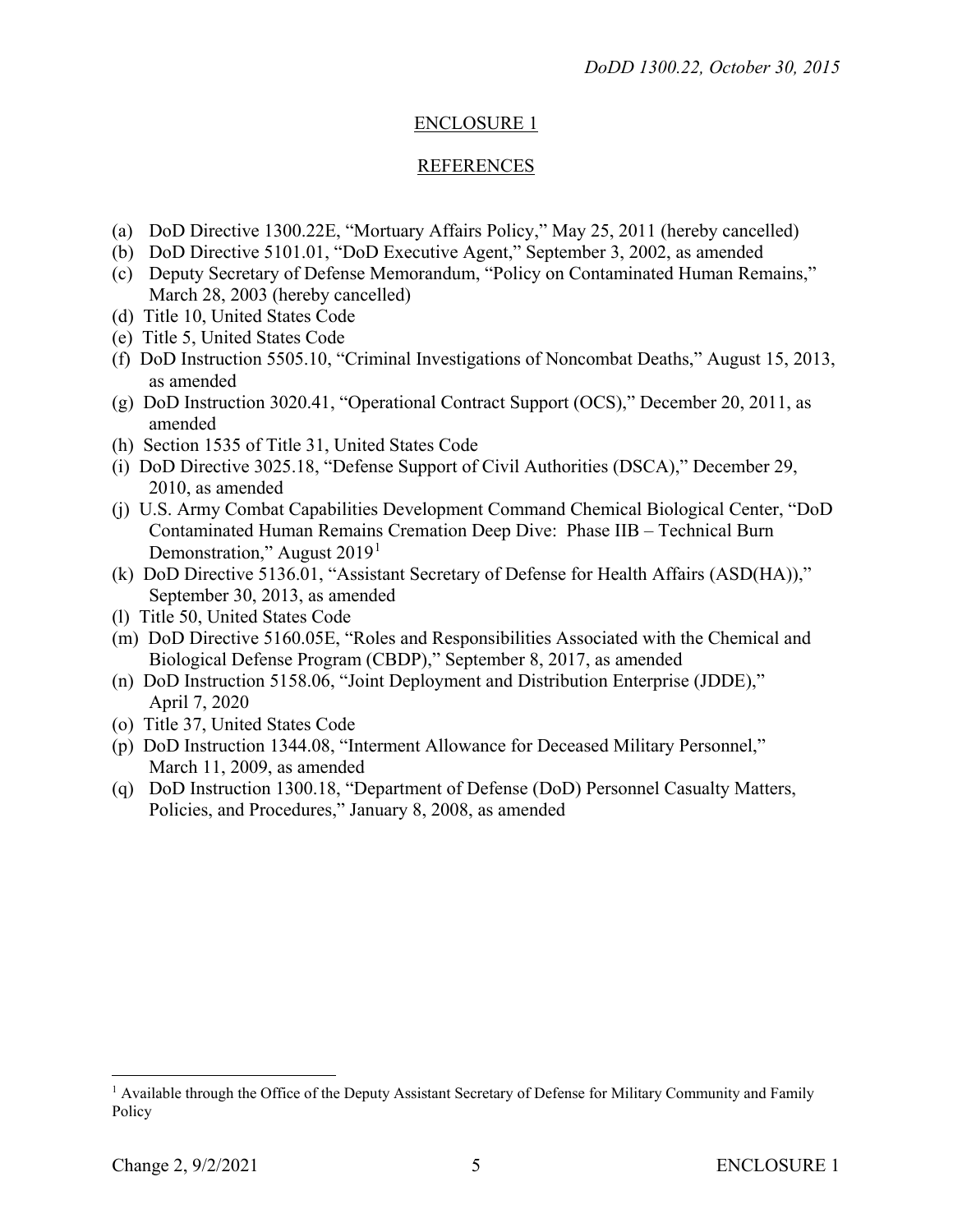## ENCLOSURE 2

#### RESPONSIBILITIES

#### 1. UNDER SECRETARY OF DEFENSE FOR PERSONNEL AND READINESS  $(USD(P&R))$ . The  $USD(P&R)$ :

a. Establishes DoD mortuary affairs policy and standards.

 b. Monitors implementation and compliance of all entities (to include non-governmental) with this directive.

 c. Provides a single focal point for the coordination of all matters related to the Mortuary Affairs Program.

 d. Develops DoD issuances to manage the Mortuary Affairs Program and to codify the duties and responsibilities of the CJMAB.

 e. Develops, in coordination with the Under Secretary of Defense for Policy (USD(P)) through the Defense POW/MIA Accounting Agency (DPAA), those mortuary affairs policies and procedures necessary to support the USD(P) statutory mission of recovering and identifying remains from past conflicts and other designated conflicts pursuant to section 1501 of Reference (d).

 f. Coordinates any requested mortuary affairs support for the disposition of remains and personal effects of U.S. citizens upon request from the DOS on a reimbursable basis or as directed by the President of the United States or Secretary of Defense.

 g. Appoints the Principal Director, Military Community and Family Policy to serve as the chair of the CJMAB.

 h. Appoints the Director, Casualty and Mortuary Affairs and Military Funeral Honors, to serve as a voting member on the CJMAB.

i. Maintains the official charter and records for the CJMAB.

j. Provides oversight of the DoD Mortuary Inspection Program.

 k. Publishes specifications and standards for DoD and contracted mortuary service providers.

2. ASSISTANT SECRETARY OF DEFENSE FOR HEALTH AFFAIRS (ASD(HA)). Under the authority, direction, and control of the USD(P&R), the ASD(HA):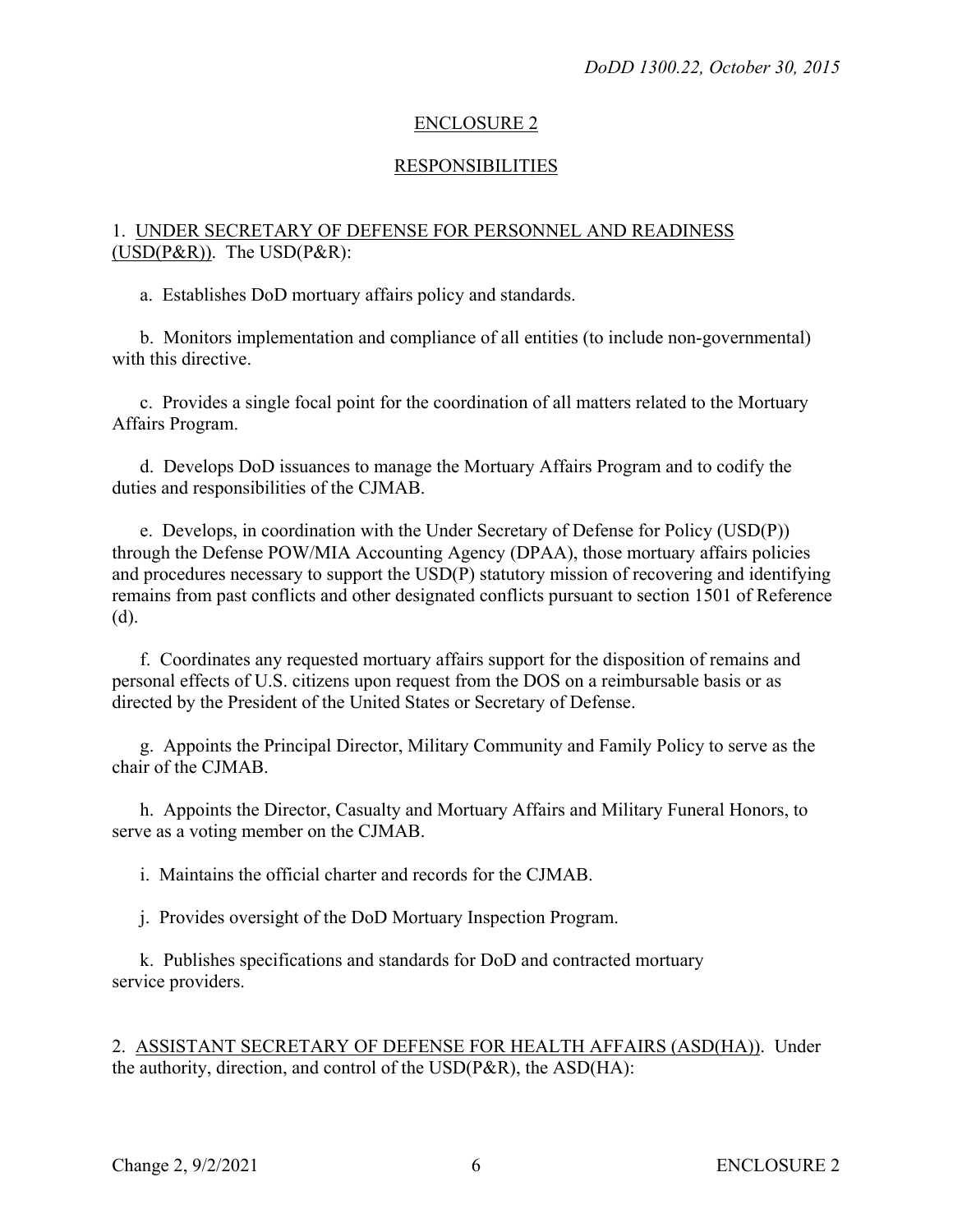a. Develops policies, procedures and standards to govern the management of the Armed Forces Medical Examiner System (AFMES) in accordance with DoDD 5136.01 (Reference (k)).

b. Provides policy oversight of the AFMES pursuant to Reference (l).

3. DIRECTOR, DEFENSE HEALTH AGENCY. Under the authority, direction, and control of the USD(P&R), through the ASD(HA), the Director, Defense Health Agency oversees the AFME, who, pursuant to section 1471 of Reference (d):

a. Serves as the DoD subject matter expert in matters pertaining to forensic medicine disciplines.

 b. Serves as the DoD scientific authority for the identification of remains of DoD-affiliated personnel in current deaths and of other deceased individuals for whom a death certificate has not been issued when DoD is providing mortuary services in accordance with section 3 of this directive. Consistent with section 1509 of Reference (d), serves as the DoD scientific authority for the identification of remains of DoD-affiliated personnel in deaths from past conflicts and other designated conflicts.

 c. Prescribes forensic medical procedures to support the recovery and identification of remains from past conflicts and other designated conflicts.

 d. Supervises and provides consultative and analytic DNA identification services to the DoD.

 e. Conducts or reviews forensic pathology investigations, which may include autopsy examinations, of the deaths of active duty Service members or other DoD-affiliated personnel.

f. Serves as a voting member on the CJMAB.

4.  $USD(P)$ . The  $USD(P)$ :</u>

a. Coordinates through the DPAA with the USD(P&R) on the development of mortuary affairs policies and procedures to support the recovery and identification of remains from past conflicts and other designated conflicts.

 b. Provides the funding for the search, recovery, and identification of remains of unaccounted for persons pursuant to sections 1501 and 1509 of Reference (d).

 c. Coordinates with the USD(P&R) on the preparedness and use of DoD mortuary affairs capabilities for Defense Support of Civil Authorities.

 d. Provides an O-6 level representative to serve as a CJMAB member, but only voting on topics affecting the DPAA mission. This representative must have daily responsibilities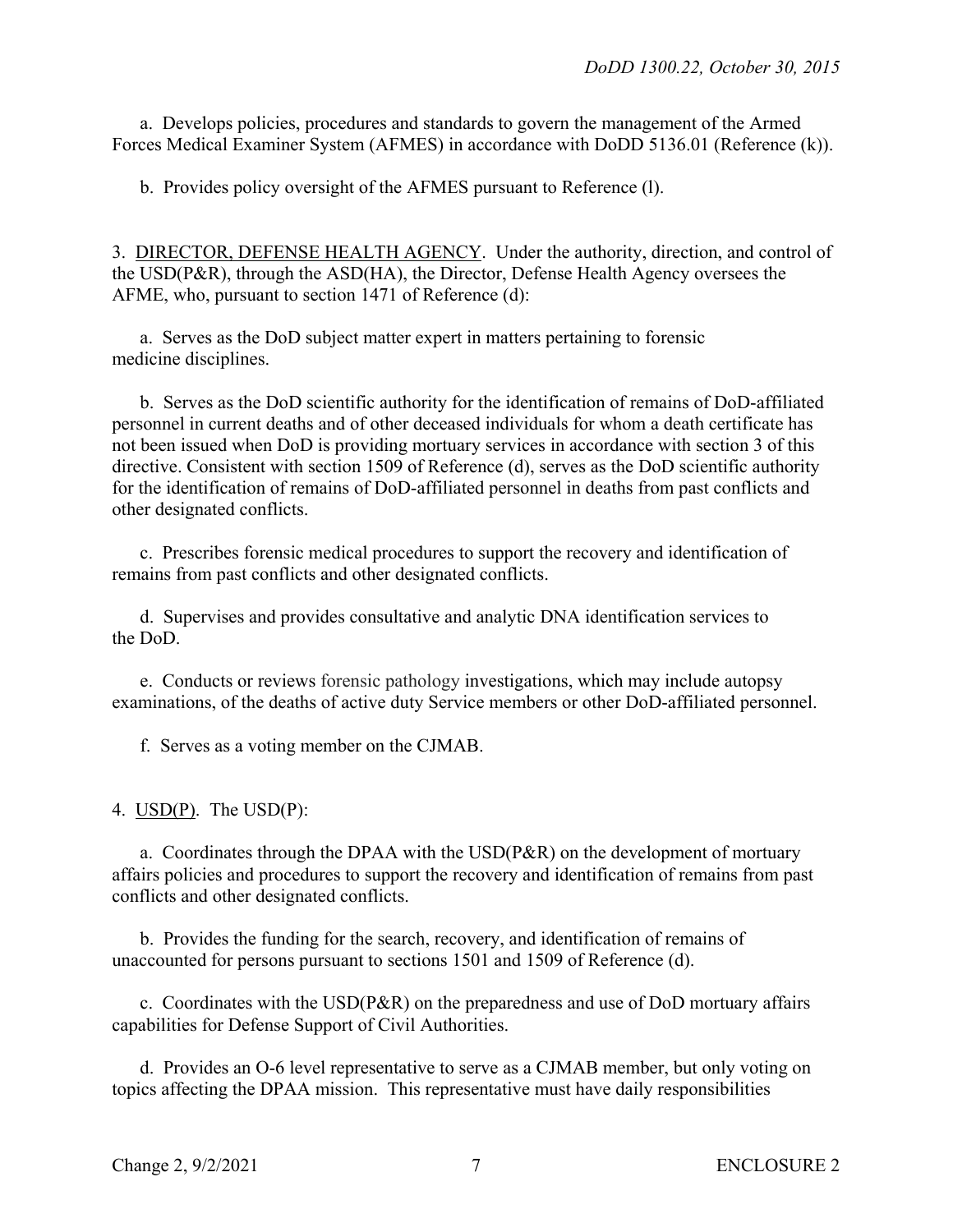associated with personnel accounting from past conflicts and other designated conflicts, to include the scientific and historical aspects of such accounting.

e. Facilitates the functions of the AFMES medical examiner assigned to the DPAA, who:

 (1) Exercises scientific identification authority as provided in section 1509 of Reference (d).

(2) Establishes identification and laboratory policy consistent with the AFMES.

(3) Advises the DPAA Director on forensic science disciplines.

#### 5. SECRETARIES OF THE MILITARY DEPARTMENTS AND THE COMMANDANT OF THE U.S. COAST GUARD. The Secretaries of the Military Departments and the Commandant of the U.S. Coast Guard:

 a. Maintain an organizational capability to provide for mortuary affairs support of individual Service needs.

b. Provide the funding for:

(1) Search, recovery, identification, preparation, and transportation of remains not covered under paragraph 4*.*b*.* of this enclosure.

(2) Funeral or memorial services.

(3) Interment or inurnment.

- (4) Burial flags and flag cases.
- (5) Travel and per diem for escorts.

(6) Travel and per diem for family members to attend interment or memorial services, unit memorial services, and dignified transfers.

(7) Other related expenses prescribed by policy and statute.

 c. Operate and maintain overseas mortuaries in accordance with force demands and needs of the Military Services and geographic Combatant Commands, ensuring that remains of DoD-affiliated personnel and eligible noncombatants are processed quickly and efficiently.

 d. Support the Secretary of the Air Force in conducting the dignified transfer for their respective Service personnel.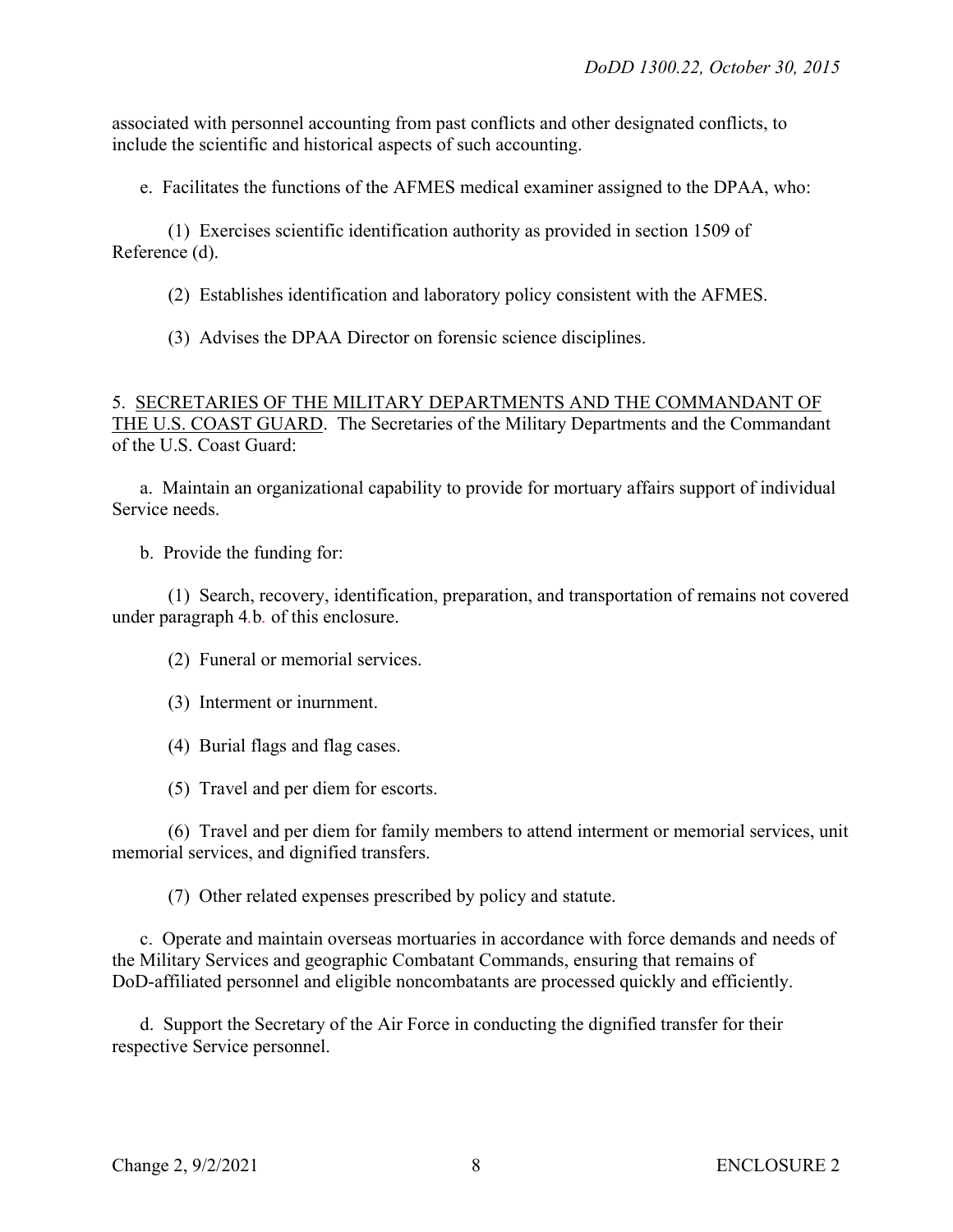e. Provide a representative to serve as voting member of the CJMAB. This representative must be directly responsible for the daily mortuary affairs operations of the Military Department and have frequent interaction with survivors. Accordingly, these officials will be appointed to the CJMAB:

- (1) Army Director, Casualty and Mortuary Affairs Operations Center.
- (2) Marine Corps Branch Head Military Personnel Services Branch.
- (3) Navy Director, Navy Casualty, Navy Personnel Command.
- (4) Air Force Commander, Air Force Mortuary Affairs Operations.
- (5) Coast Guard Chief U.S. Coast Guard Casualty Matters.

f. Cremate biologically or chemically contaminated remains only in a DoD or Department of Homeland Security-contracted or -operated crematory in accordance with Reference (j) if the PADD requests it.

g. Develop plans and procedures for the cremation of biologically or chemically contaminated remains as a deployable capability in support of final disposition requested by the PADD.

h. Use only licensed morticians with a certified crematory operator license to operate the crematory.

6. SECRETARY OF THE ARMY. In addition to the responsibilities in section 5 of this enclosure, the Secretary of the Army:

 a. Maintains a mortuary affairs force structure capable of providing general backup support to the other Military Services when requested. Additionally, maintains theater-level mortuary affairs missions to include:

(1) Operating mortuary affairs collection points.

(2) Theater mortuary evacuation points.

(3) Theater personal effects depots.

(4) Mortuary affairs contaminated remains mitigation sites with a capability to cremate biologically or chemically contaminated remains in a DoD-contracted or -operated crematory in accordance with Reference (j).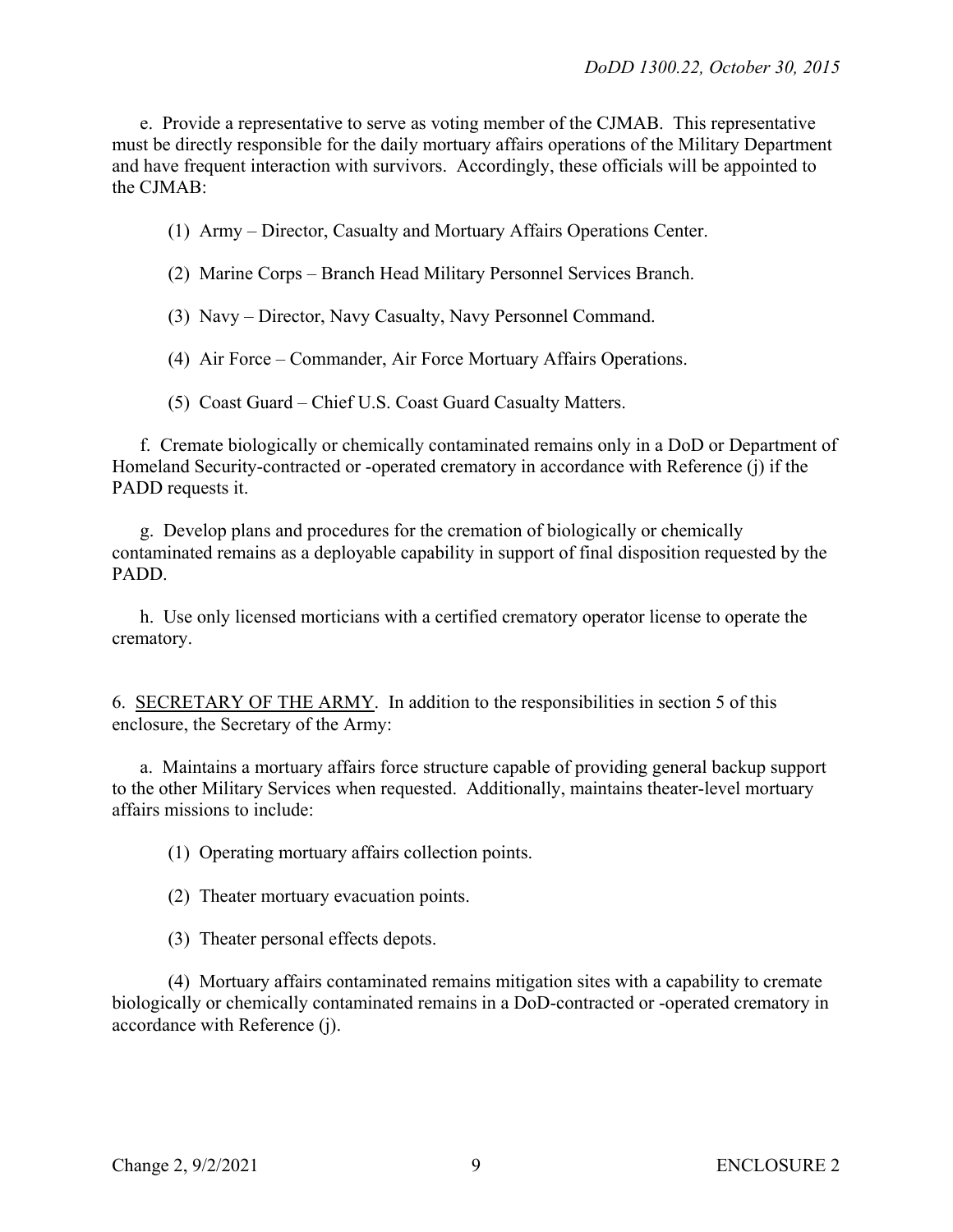b. Develops and coordinates mortuary affairs common materiel for use among the DoD Components. Coordination among the DoD Components may include the formulation of procedures for use of this materiel.

c. Maintains a permanent personal effects depot in the continental United States (CONUS).

 d. Operates, maintains, and funds the Mortuary Affairs Reporting and Tracking System (MARTS) and administers the MARTS Configuration Control Board (CCB). The MARTS CCB governs change within this system.

 e. As the DoD Executive Agent for the Chemical and Biological Defense Program pursuant to sections 1522 and 1523 of Title 50, U.S.C. (Reference (l)), researches, analyzes, and develops mortuary affairs products and guidelines pertaining to effective management of biological, chemical, and radiological contaminated remains in accordance with DoDD 5160.05E (Reference (m)).

7. SECRETARY OF THE AIR FORCE. In addition to the responsibilities in section 5 of this enclosure, the Secretary of the Air Force:

 a. Operates and maintains a port-of-entry mortuary within CONUS and, as required, establishes other CONUS port-of-entry mortuaries in support of all the Military Services.

b. Provides procedural guidance for the Dignified Transfer Process.

8. CJCS. The CJCS:

a. Coordinates operational implementation of this directive.

 b. Provides for the preparation and review of contingency plans to recover remains, to include chemically or biologically contaminated remains, of DoD-affiliated or -covered persons.

c. Designates a lead office on the Joint Staff for all mortuary affairs matters within the Joint Staff and Combatant Commands.

 d. Appoints the J-4 Logistic Services Branch Chief to serve as a voting member on the CJMAB to represent the equities of the Joint Staff and the geographic Combatant Commands.

9. GCCs. The GCCs:

 a. Give appropriate authoritative direction and guidance on providing mortuary affairs support to all assigned and attached forces within their areas of responsibility in accordance with section 164(c) of [Reference \(d\),](http://www.dtic.mil/whs/directives/corres/html2/d130022x.htm#cr10) this directive, and CJCS guidance.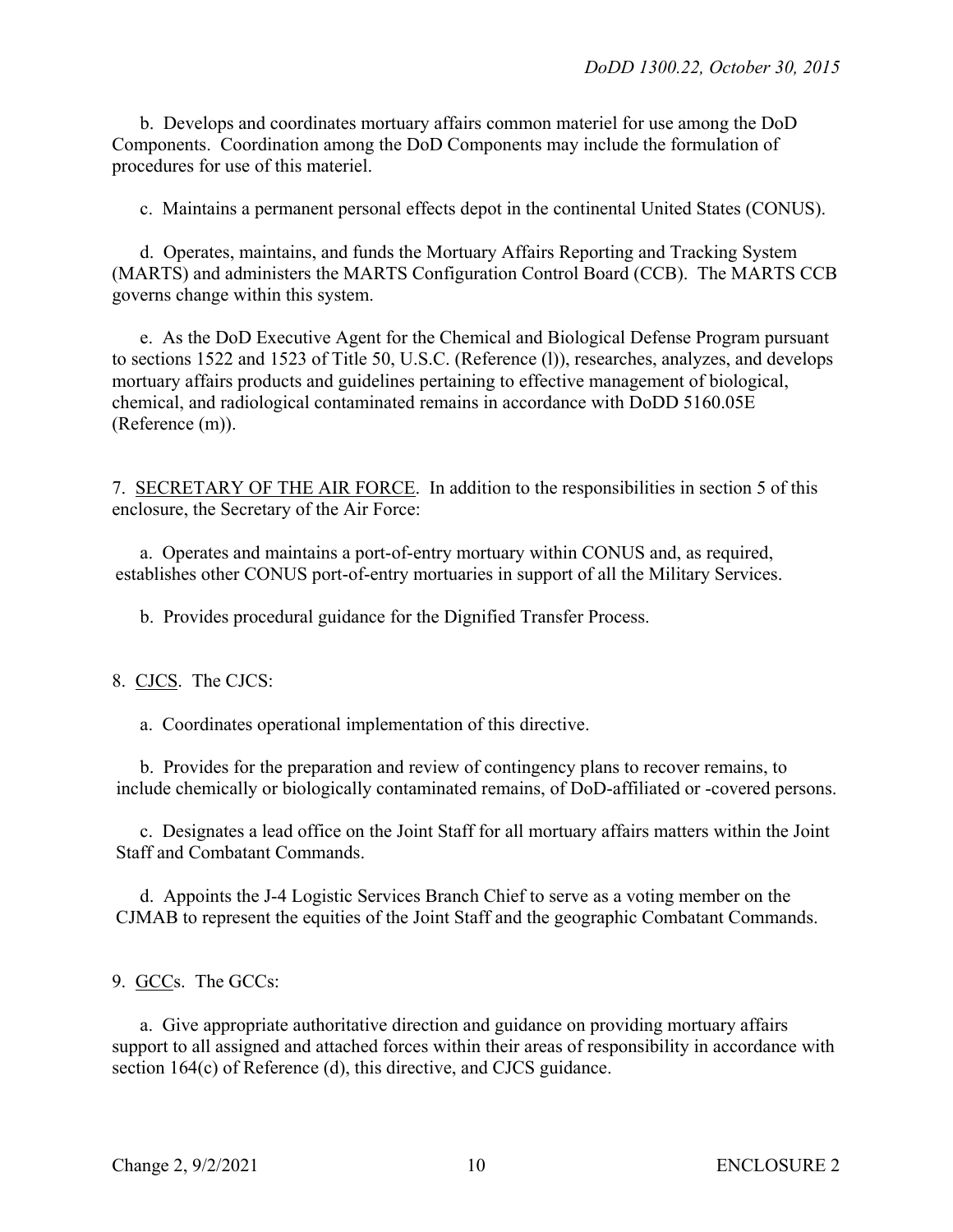b. Authorize temporary interment under the conditions stated in paragraph 3*.*f*.*(1) of this directive.

# 10.COMMANDER, UNITED STATES TRANSPORTATION COMMAND. The

Commander, United States Transportation Command provides strategic airlift to requesting components to evacuate remains of deceased DoD affiliated personnel (or others as approved) to preparing mortuaries in accordance with DoDI 5158.06 (Reference (n)).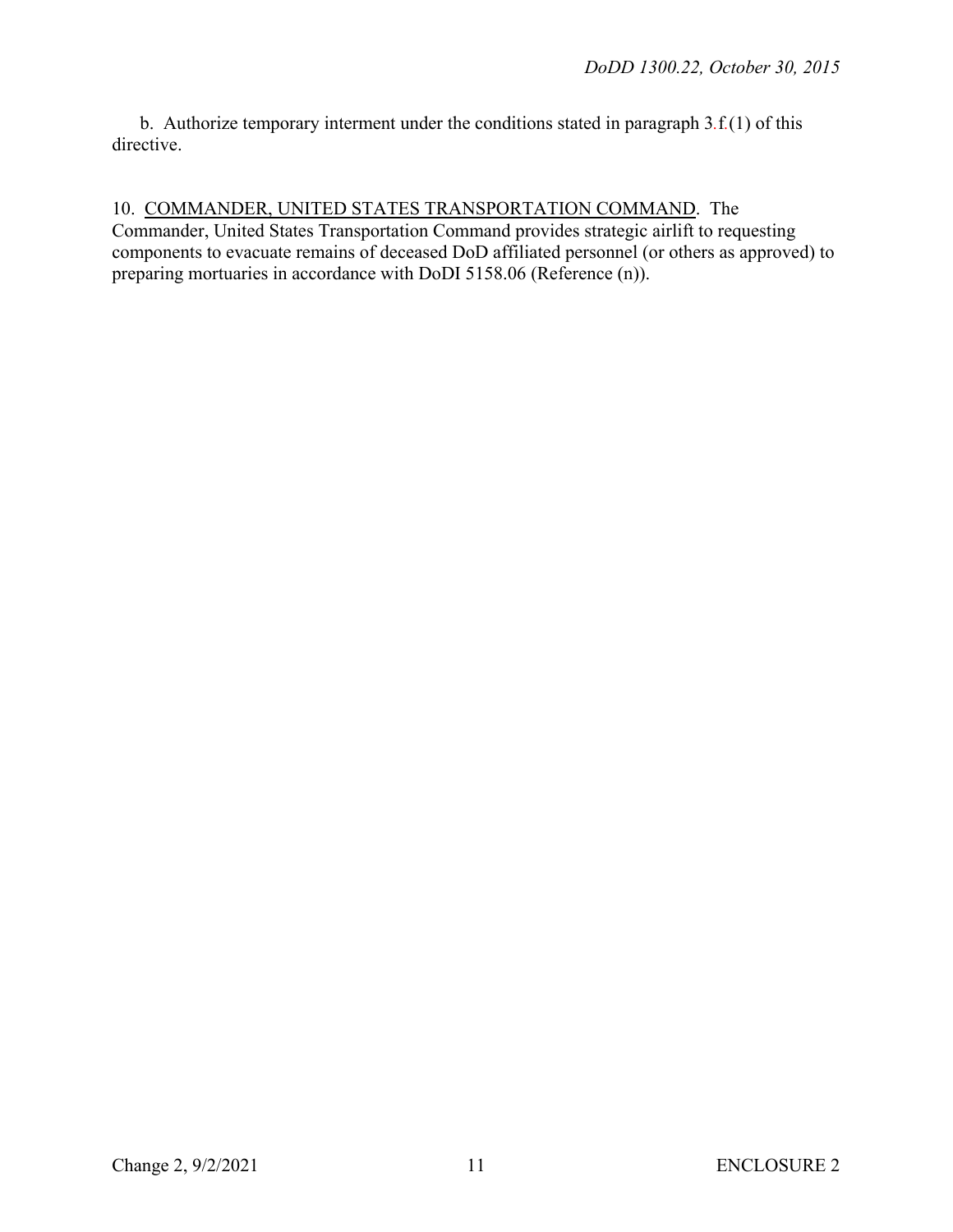## **GLOSSARY**

## PART I. ABBREVIATIONS AND ACRONYMS

| <b>AFME</b>  | <b>Armed Forces Medical Examiner</b>                         |
|--------------|--------------------------------------------------------------|
| <b>AFMES</b> | <b>Armed Forces Medical Examiner System</b>                  |
| ASD(HA)      | Assistant Secretary of Defense for Health Affairs            |
|              |                                                              |
| <b>CAAF</b>  | contractor personnel authorized to accompany the force       |
| CCB          | <b>Configuration Control Board</b>                           |
| <b>CJCS</b>  | Chairman of the Joint Chiefs of Staff                        |
| <b>CJMAB</b> | Central Joint Mortuary Affairs Board                         |
| <b>CONUS</b> | continental United States                                    |
|              |                                                              |
| <b>DPAA</b>  | Defense POW/MIA Accounting Agency                            |
| DoDD         | DoD directive                                                |
| DoDI         | DoD instruction                                              |
| <b>DNA</b>   | deoxyribonucleic acid                                        |
| <b>DOS</b>   | Department of State                                          |
|              |                                                              |
| GCC          | Combatant Commander with a geographic area of responsibility |
|              |                                                              |
| <b>MARTS</b> | Mortuary Affairs Reporting and Tracking System               |
|              |                                                              |
| <b>PADD</b>  | person authorized to direct disposition of human remains     |
| POW/MIA      | prisoner of war / missing in action                          |
|              |                                                              |
| U.S.C.       | <b>United States Code</b>                                    |
| USD(P)       | Under Secretary of Defense for Policy                        |
| $USD(P\&R)$  | Under Secretary of Defense for Personnel and Readiness       |

# PART II. DEFINITIONS

Unless otherwise noted, these terms and their definitions are for the purposes of this directive.

burial at sea. A formal ceremony for the disposition of remains at sea from a naval vessel or inurned remains from a naval aircraft.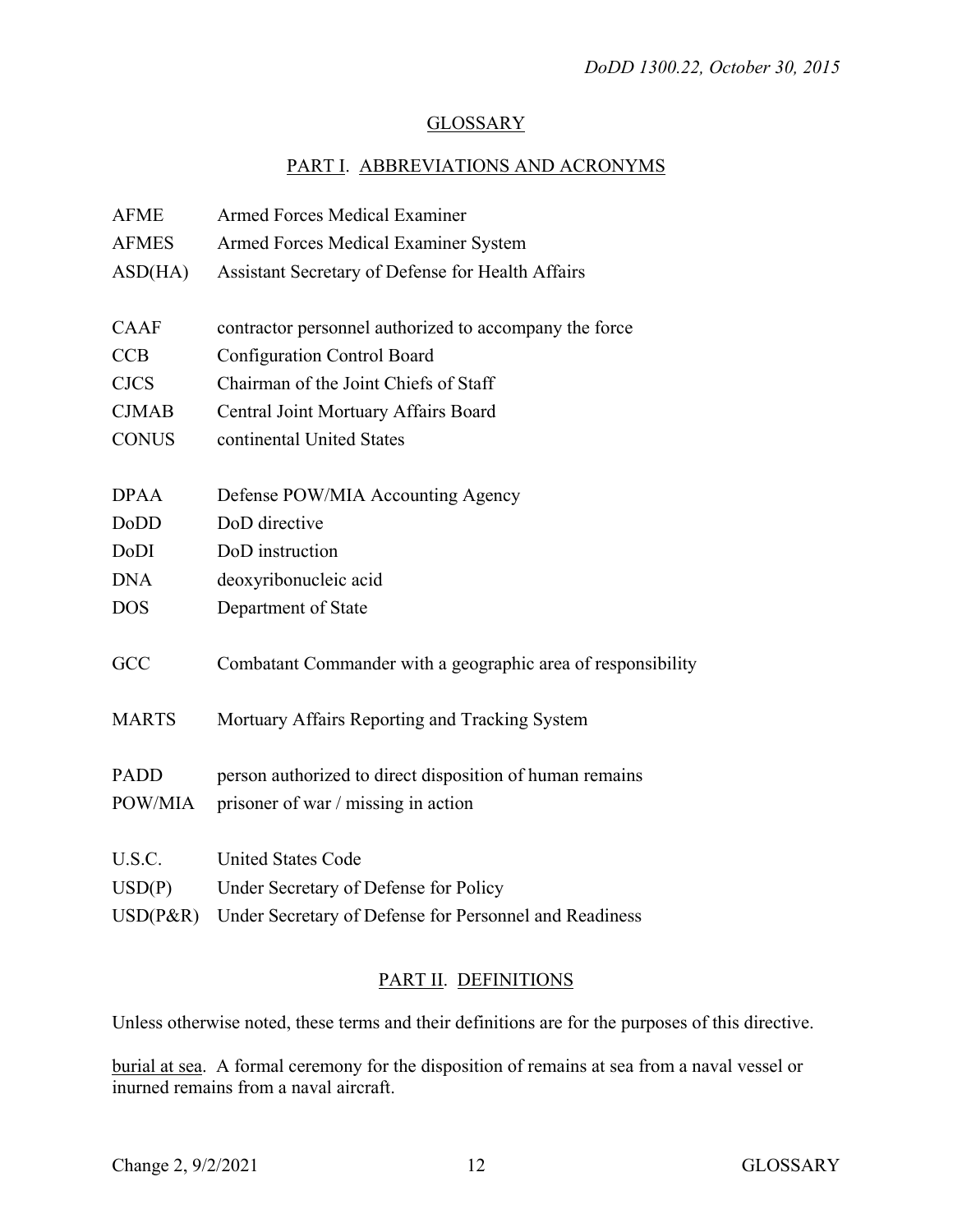CAAF. Defined in Reference (g).

CJMAB. A functional coordinating group consisting of representatives from the USD(P&R), the Military Services, the CJCS, and the AFME.

covered persons. Defined in section 1501(c) of Reference (d).

dignified transfer. The process by which the remains of deceased Service members are transferred from the aircraft to a waiting vehicle and then to the port mortuary. The dignified transfer is not a ceremony; rather, it is a solemn movement of the transfer case by a carry team of military personnel from the deceased member's Service. A senior grade officer of the deceased member's Service presides over each dignified transfer.

DoD-affiliated personnel. Those personnel eligible for benefits pursuant to sections 1481 to 1490 of Reference (d) and section 5742 of Reference (e).

DoD Mortuary Inspection Program. The assessment used to evaluate DoD mortuaries in accordance with applicable laws, regulations, policy and guidance and industry standards. The CJMAB selects the inspection team members and civilian consultants. The assessment is conducted in accordance with the DoD Mortuary Facilities Inspection Standard Operating Procedures approved by the CJMAB.

forensic pathology investigation. An investigation that entails reviewing the circumstances of a death, identifying the deceased, performing an autopsy examination, determining the cause of death and manner of death, and documenting the findings. For the purposes of this issuance, this term is synonymous with a medicolegal death investigation and medicolegal investigation.

interment. The burying of casketed or cremated human remains.

interment service. A service or ceremony that is sensitive to the deceased's faith group and at which the remains are interred.

inurnment. The placing of cremated remains in an urn or other vessel; placement in a niche.

local national. Defined in Reference (g).

MARTS. Provides tracking and accountability for human remains and personal effects in a theater of operations through the mortuary affairs collection point, the theater mortuary evacuation point, theater personal effects depot to the servicing port mortuary or joint personal effects depot, as appropriate. The system provides the operator the ability to generate mortuary affairs tracking and shipping documents. MARTS functional requirements are approved by the MARTS CCB.

memorial service. A service or ceremony that contains elements similar to an interment service, though the remains of the deceased are not present. May be funded in accordance with section 1482 of Reference (d), sections 452 and 453 of Title 37, U.S.C. (Reference (o)), and DoDI